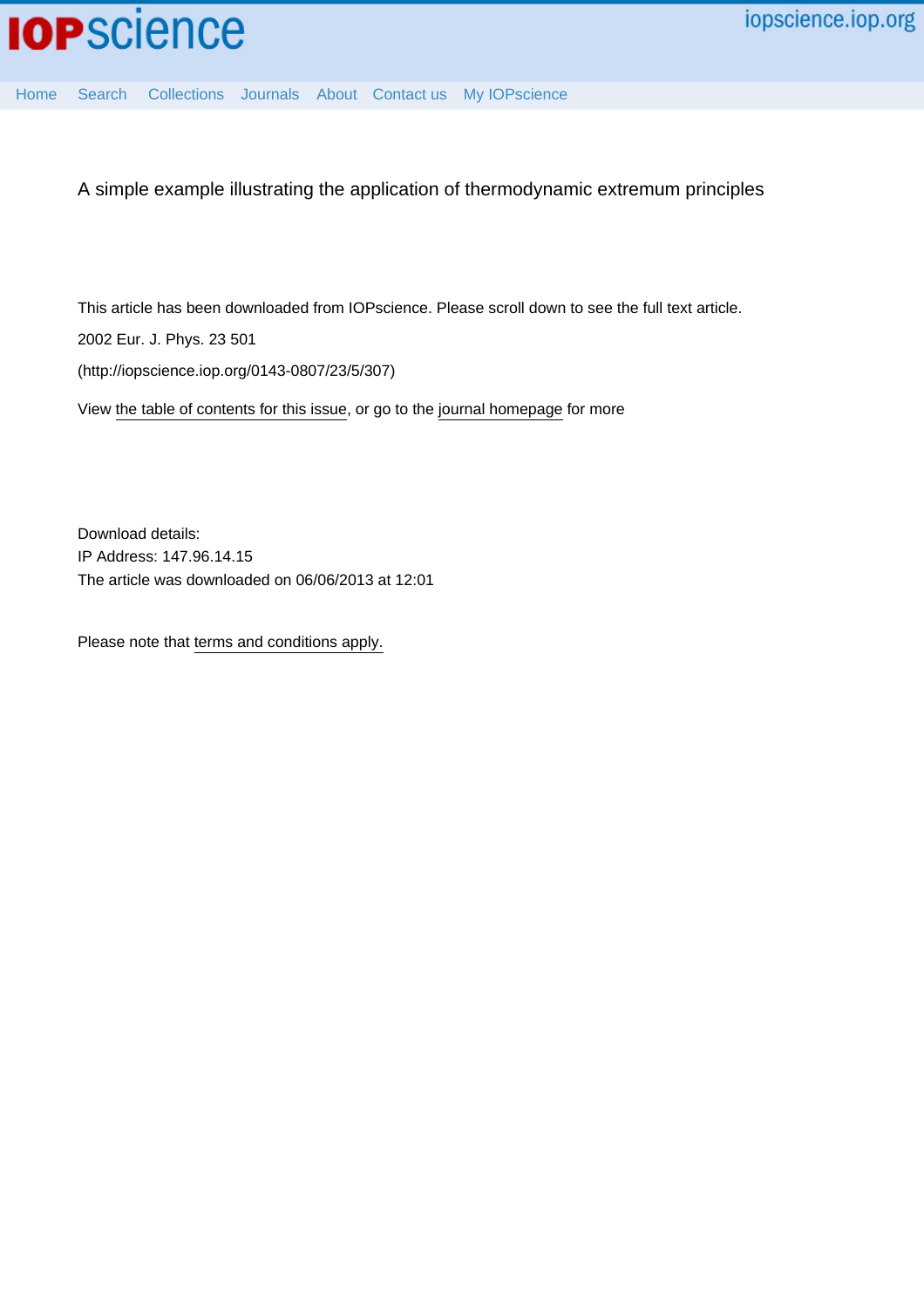Eur. J. Phys. **23** (2002) 501–511 PII: S0143-0807(02)34561-6

# **A simple example illustrating the application of thermodynamic extremum principles**

# **S Velasco**<sup>1</sup> **and C Fernandez-Pineda**<sup>2</sup>

<sup>1</sup> Departamento de Física Aplicada, Facultad de Ciencias, Universidad de Salamanca, 37008 Salamanca, Spain <sup>2</sup> Departamento de Física Aplicada I, Facultad de Físicas, Universidad Complutense, 28040 Madrid, Spain

Received 5 March 2002, in final form 21 May 2002 Published 8 August 2002 Online at [stacks.iop.org/EJP/23/501](http://stacks.iop.org/EJP/23/501)

#### **Abstract**

A composite system consisting of two identical ideal gases separated by a movable, frictionless, diathermic piston is used to illustrate the application of different extremum principles in thermodynamics. The time evolution of the system from an initial constrained equilibrium state to the final equilibrium state is analysed by means of a very simple phenomenological model.

# **1. Introduction**

There are several extremum principles in thermodynamics. When teaching thermodynamics to undergraduates, attention is frequently restricted to the following ones.

(I) *The entropy maximum principle*. The equilibrium value of any unconstrained internal variable is such as to maximize the entropy  $(S)$  for given values of the total internal energy  $(U)$ , volume  $(V)$  and mole number  $(n)$ .

(II) *The internal energy minimum principle*. The equilibrium value of any unconstrained internal variable is such as to minimize the internal energy for given values of the total entropy, volume and mole number.

These principles refer to hydrostatic (or *PVT* ) closed systems and they were formulated by Gibbs, who also proved the equivalence between them by showing that a violation of one leads to a violation of the other [1]. A discussion of the principles, including different proofs of their equivalence, can be found in most textbooks of thermodynamics [2–5].

A less known third extremum principle, not considered by Gibbs, can be formulated for *PVT* systems.

(III) *The volume minimum principle*. The equilibrium value of any unconstrained internal variable is such as to minimize the volume for given values of the total entropy, internal energy and mole number.

The validity of this principle has been established by Kazes and Cutler [6] (see, also, [7, 8]).

0143-0807/02/050501+11\$30.00 ' 2002 IOP Publishing Ltd Printed in the UK 501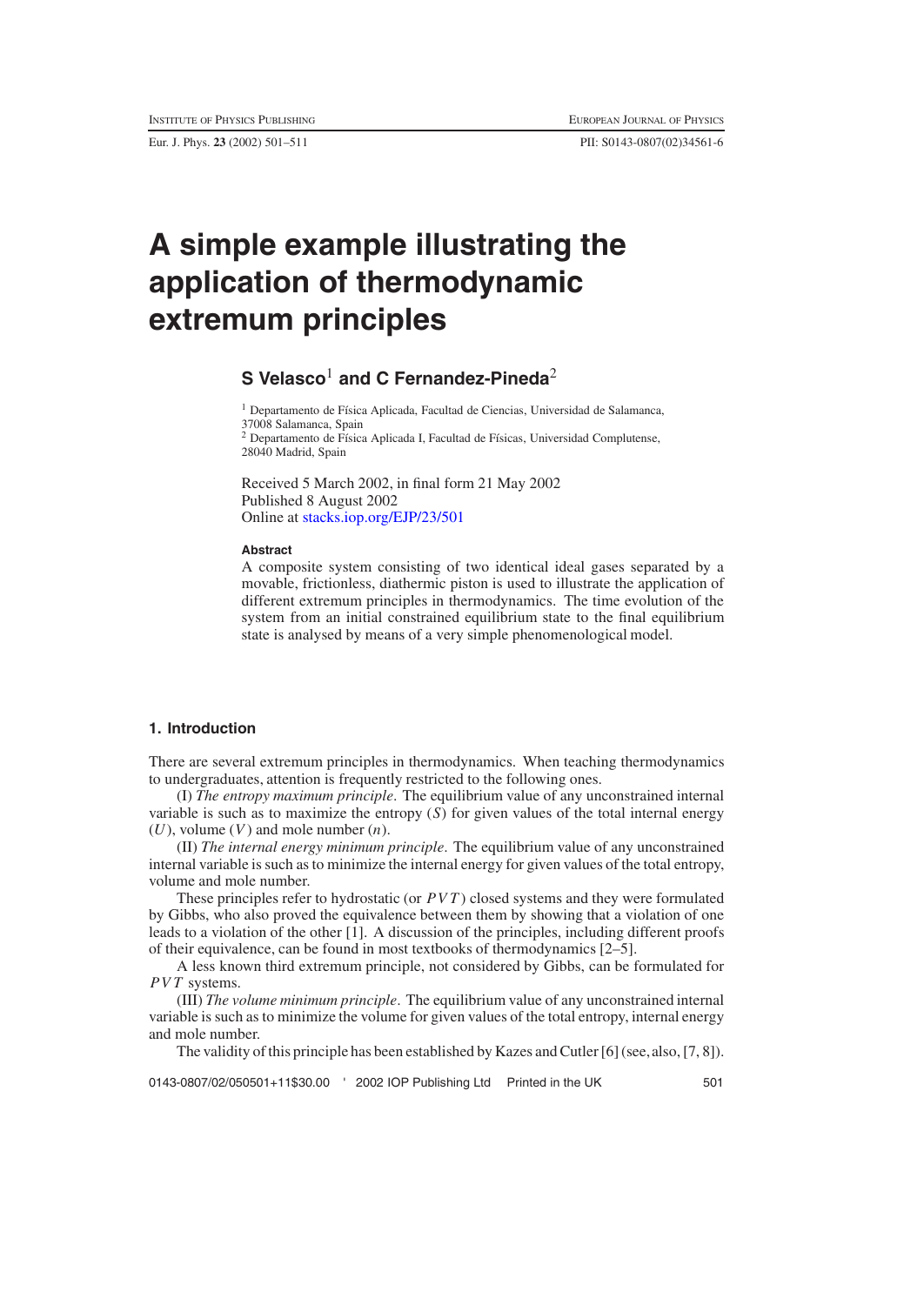The mathematical formulation of the above thermodynamic extremum principles parallels the formulation of similar principles in mechanics. In the equilibrium state one verifies either  $(\delta S)_{U,V,n} \leq 0$ , or  $(\delta U)_{S,V,n} \geq 0$ , or  $(\delta V)_{S,U,n} \geq 0$ , where the symbol  $\delta$  denotes a virtual (or variational) change in the same sense as the virtual displacements in mechanics. The extremum principles are then applied to obtain the equilibrium conditions of a given composite system, initially in a constrained equilibrium state, and to yield the sign of certain thermodynamic coefficients (stability conditions). This procedure is very general since it does not require knowledge of explicit expressions of the fundamental equations of the involved systems. However, the practical application of the extremum principles for the determination of the equilibrium state of concrete systems can also be of didactic value, e.g. for analysing its extremum character (maximum or minimum) or for comparing the results obtained from the application of the different principles.

Very recently [9] we have elucidated the three above, somewhat abstract, extremum principles for a simple physical system proposed by Bazarov [10]. This system consists of an ideal gas interacting with a constant-pressure work device through an movable adiabatic piston. From a mathematical point of view this model has the pedagogical value of its simplicity since the system considered needs only one variable for describing its equilibrium state. Unfortunately, it only allows us to discuss the mechanical equilibrium condition of equal pressures. The aim of the present work is to apply the extremum principles to a more general system exhibiting both thermal and mechanical interactions. In section 2 the system is described from a thermodynamic viewpoint. In section 3 we apply the extremum principles for the entropy  $(I)$ , the internal energy  $(II)$  and the volume  $(III)$  in order to identify the different equilibrium states. This allows us to obtain the final equilibrium state and to analyse its extremum character. Numerical results are reported for a particular case, illustrating the behaviour of the system along different variational processes. In section 4 we present a simple phenomenological model for the considered system. This model predicts the same final equilibrium state as reported in section 3, and allows one to analyse qualitatively the time evolution of the system from an initial constrained equilibrium state toward the final equilibrium state.

#### **2. The model**

Consider the system illustrated in figure 1. An adiabatic cylinder contains an internal piston which divides the volume into two chambers, labelled 1 and 2, containing  $n_1$  and  $n_2$  moles, respectively, of the same ideal gas. Denoting the volumes of the left and right chambers by *V*<sup>1</sup> and  $V_2$ , respectively, and the corresponding temperatures by  $T_1$  and  $T_2$ , the pressure, internal energy and entropy of the gases are assumed to be [11]

$$
P_1 = \frac{n_1 R T_1}{V_1}, \qquad P_2 = \frac{n_2 R T_2}{V_2}, \tag{1}
$$

$$
U_1 = cn_1RT_1, \qquad U_2 = cn_2RT_2,\tag{2}
$$

$$
S_1 = S_{0,1} + cn_1 R \ln T_1 + n_1 R \ln V_1, \qquad S_2 = S_{0,2} + cn_2 R \ln T_2 + n_2 R \ln V_2,\tag{3}
$$

where *R* is the molar gas constant, *c* is a positive constant related to the molar heat capacity at constant volume of the gas ( $c = c_v/R$ ) and  $S_{0,1}$  and  $S_{0,2}$  are constants.

Initially, the piston is adiabatic and rigidly fixed by latches and the two subsystems are in equilibrium states characterized by  $(T_{1,i}, V_{1,i})$  and  $(T_{2,i}, V_{2,i})$ , with  $T_{1,i} \neq T_{2,i}$  and  $V_{1,i} \neq V_{2,i}$ . At a certain time, the latches are released and the adiabatic constraint is removed so that the piston becomes a movable, frictionless, diathermic piston. As is well known, thermodynamics predicts that the system evolves toward a unique final equilibrium state, independent of the sequence in which the constraints are removed, characterized by the equality of the temperatures and pressures on both sides. Our aim is to analyse this final equilibrium state from the viewpoint of the extremum principles for the total entropy, internal energy and volume.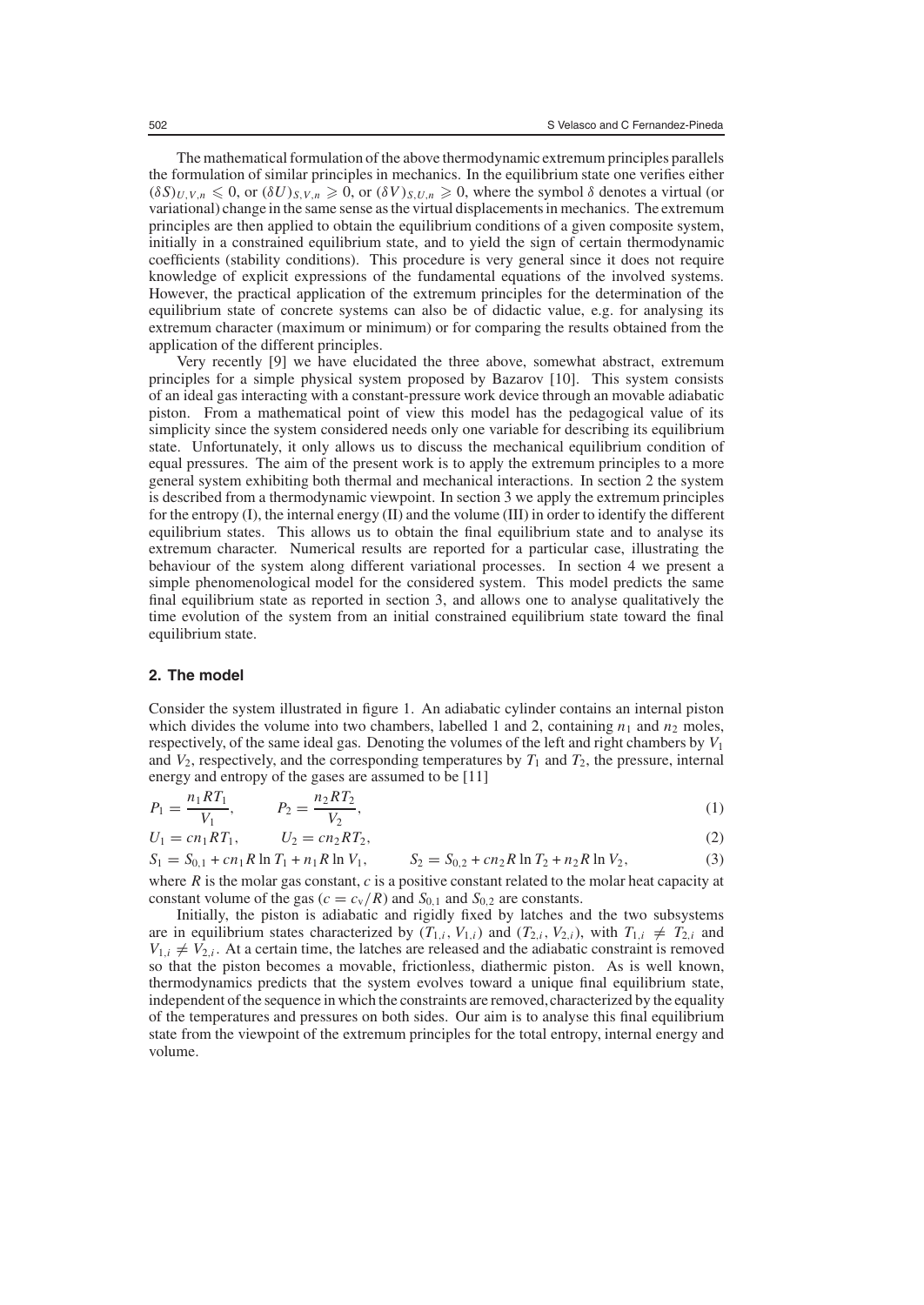

**Figure 1.** The system under study.

### **3. Application of the extremum principles**

# 3.1. Entropy maximum principle

From equations (3), the entropy of the total system is given by

$$
S = S_1 + S_2 = S_0 + cR(n_1 \ln T_1 + n_2 \ln T_2) + R(n_1 \ln V_1 + n_2 \ln V_2),
$$
 (4)

where  $S_0 = S_{0,1} + S_{0,2}$  is a constant. Furthermore, since the internal energy and the volume of the total system remain constant one has

$$
U_1 + U_2 = cR(n_1T_1 + n_2T_2) = \text{constant},\tag{5}
$$

$$
V_1 + V_2 = \text{constant.} \tag{6}
$$

Equations (5) and (6) show that the equilibrium states of the considered composite system can be described by means of two internal variables, i.e. there are two independent variables in the maximization process for the entropy (4) under external constraints (5) and (6). Let us take the temperature  $T_1$  and the volume  $V_1$  as these variables. From equations (5) and (6) one has

$$
T_2 = \frac{A - n_1 T_1}{n_2},\tag{7}
$$

$$
V_2 = B - V_1,\tag{8}
$$

respectively, where *A* and *B* are constants that can be calculated from the initial temperatures and volumes,

$$
A = n_1 T_{1,i} + n_2 T_{2,i} > 0,
$$
\n<sup>(9)</sup>

$$
B = V_{1,i} + V_{2,i} > 0. \tag{10}
$$

Substituting equations (7) and (8) into (4) yields

$$
(S - S_0)_{U,V} \equiv S(T_1, V_1) = cR \left[ n_1 \ln T_1 + n_2 \ln \left( \frac{A - n_1 T_1}{n_2} \right) \right] + R[n_1 \ln V_1 + n_2 \ln (B - V_1)].
$$
\n(11)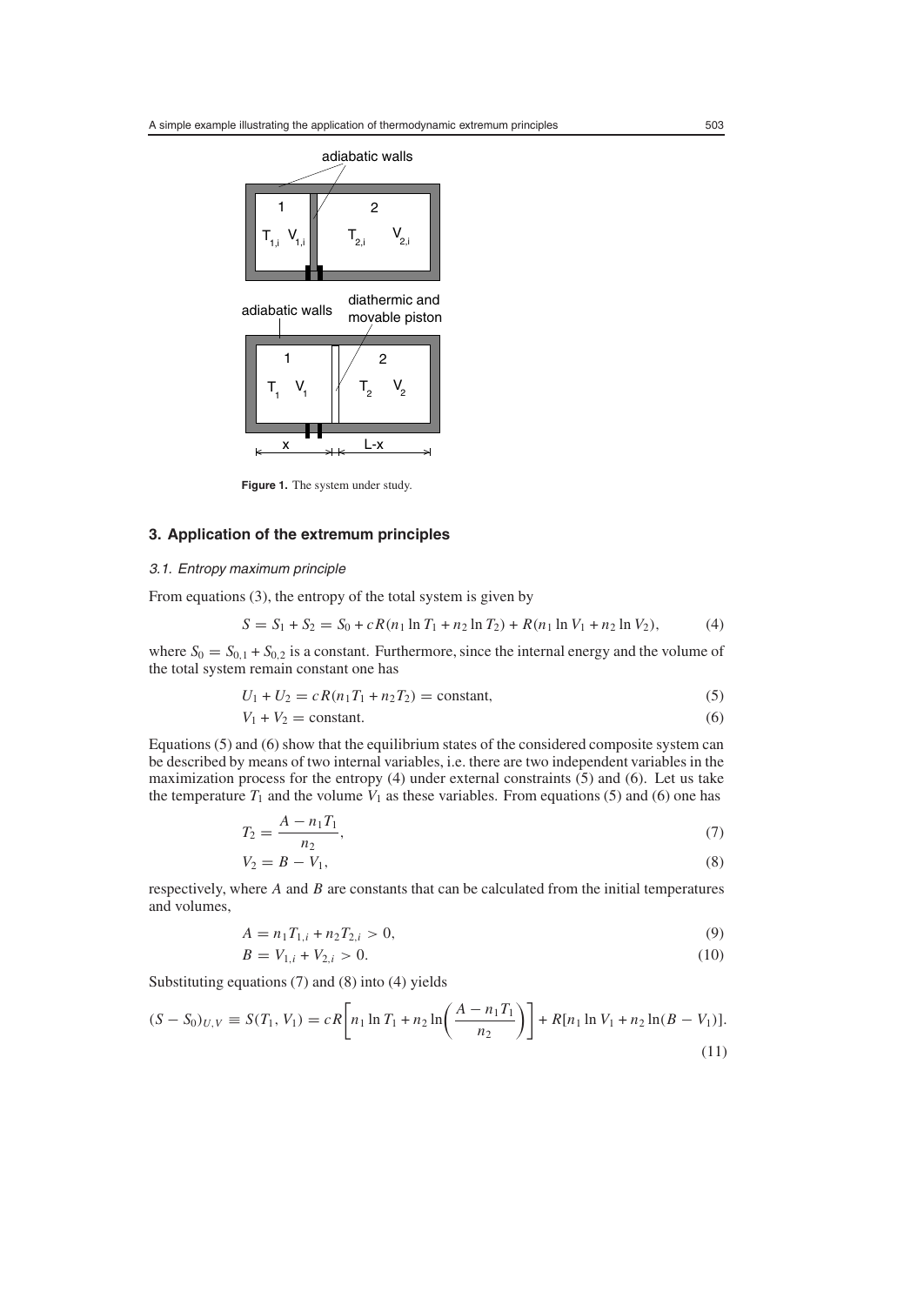The condition  $(\delta^1 S)_{U,V} = 0$  for which the entropy attains a local extremum at  $(T_{1,e}, V_{1,e})$ requires that the two first partial derivatives of the function (11) vanish. This requirement allows one to obtain

$$
T_{1,e} = \frac{A}{n} = \frac{n_1 T_{1,i} + n_2 T_{2,i}}{n},\tag{12}
$$

$$
V_{1,e} = \frac{n_1 B}{n} = \frac{n_1 (V_{1,i} + V_{2,i})}{n},
$$
\n(13)

with  $n = n_1 + n_2$ , for the temperature and the volume of gas 1 in the final equilibrium state in terms of the temperatures and volumes of both gases in the initial state. Substituting equations (12) and (13) into (7) and (8), respectively, yields

$$
T_{2,e} = A - T_{1,e} = \frac{A}{n},\tag{14}
$$

$$
V_{2,e} = B - V_{1,e} = \frac{n_2 B}{n},\tag{15}
$$

for the temperature and the volume of gas 2. Comparison between equations (12) and (14) leads to

$$
T_{1,e} = T_{2,e},\tag{16}
$$

i.e. to thermal equilibrium. On the other hand, substitution of equations  $(12)$ – $(15)$  into  $(1)$ leads to

$$
P_{1,e} = P_{2,e} = \frac{RA}{B} = \frac{R(n_1T_{1,i} + n_2T_{2,i})}{V_{1,i} + V_{2,i}},
$$
\n(17)

i.e. to mechanical equilibrium.

The stability condition  $(\delta^2 S)_{U,V} < 0$  is needed to guarantee the entropy maximum for equilibrium. From the calculation of the second partial derivatives of the function (11) at the equilibrium state  $(T_{1,e}, V_{1,e})$ , one obtains

$$
(\delta^2 S)_{U,V} = -\frac{n^3 R}{n_2} \left[ \frac{cn_1}{A^2} (\delta T_1)^2 + \frac{1}{n_1 B^2} (\delta V_1)^2 \right] < 0,
$$
\n(18)

which shows the maximum character of the final equilibrium state.

#### 3.2. Internal energy minimum principle

In order to apply the extremum principle for the internal energy it is necessary to know at least one state of the set of equilibrium states where the minimization process is done. This is the final equilibrium state obtained from the entropy maximum principle. Then we can proceed in the following way. From equations (2), the internal energy of the total system is given by

$$
U = U_1 + U_2 = cR(n_1T_1 + n_2T_2).
$$
\n(19)

Now the external constraints fix the total entropy and volume. The closure relation for the volume is given by equation (2), while the conservation law for the entropy follows directly from equation (4),

$$
S_0 + R \ln(T_1^{cn_1} T_2^{cn_2} V_1^{n_1} V_2^{n_2}) = \text{constant.}
$$
 (20)

Therefore, the minimization process for the internal energy (19) under external constraints (2) and (20) can be described by means of two independent variables. As in the preceding case, let us take the temperature  $T_1$  and the volume  $V_1$  as these variables. From equations (2) and (20) one has

$$
V_2 = C - V_1,\tag{21}
$$

$$
T_2 = \frac{D^{1/c}}{T_1^{n_1/n_2} V_1^{n_1/cn_2} V_2^{1/c}},\tag{22}
$$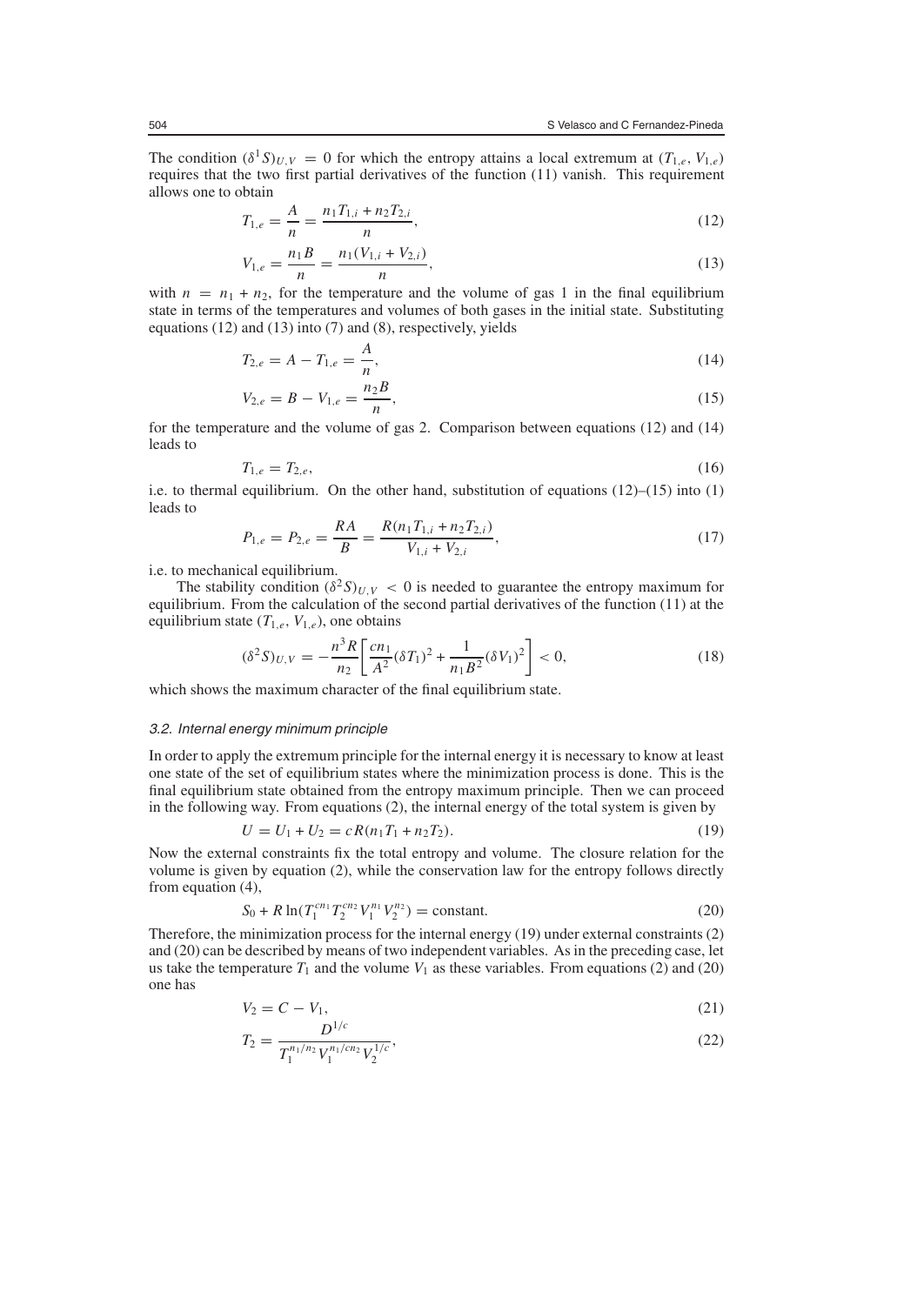where  $C$  and  $D$  are constants that can be calculated from the equilibrium values  $(T_{1,e}, V_{1,e}; T_{2,e}, V_{2,e})$ , given by equations (12)–(15),

$$
C = V_{1,e} + V_{2,e} = B,\t\t(23)
$$

$$
D = T_{1,e}^{cn_1/n_2} T_{2,e}^c V_{1,e}^{n_1/n_2} V_{2,e} = \frac{n_1^{n_1/n_2} n_2 A^{cn/n_2} B^{n/n_2}}{n^{(c+1)n/n_2}},
$$
\n(24)

where *A* and *B* are given by equations (9) and (10), respectively. Substituting equations (21) and (22) into (19) yields

$$
U_{S,V} \equiv U(T_1, V_1) = cR \bigg[ n_1 T_1 + \frac{n_2 D^{1/c}}{T_1^{n_1/n_2} V_1^{n_1/cn_2} (C - V_1)^{1/c}} \bigg].
$$
 (25)

From this function, the requirement of an internal energy minimum for the equilibrium state, so that  $(\delta^1 U)_{S,V} = 0$  and  $(\delta^2 U)_{S,V} > 0$ , leads to equations (12) and (13), i.e. to the same equilibrium state  $(T_{1,e}, V_{1,e})$  as obtained from the entropy maximum principle.

#### 3.3. Volume minimum principle

As in the preceding case, the application of the extremum principle for the volume requires the knowledge of the final equilibrium state obtained from the entropy maximum principle or the internal energy minimum principle. The function to be minimized is the total volume

$$
V = V_1 + V_2,\tag{26}
$$

while the external constraints fix the total entropy and the internal energy. The constraint for the entropy yields equation (22), while the constraint (5) for the internal energy leads to

$$
T_2 = \frac{E - n_1 T_1}{n_2},\tag{27}
$$

where *E* is a constant that can be calculated from the equilibrium values  $T_{1,e}$  and  $T_{2,e}$  given, respectively, by equations (12) and (14). We obtain

$$
E = n_1 T_{1,e} + n_2 T_{2,e} = A.
$$
\n(28)

From equations (22) and (27) the volume  $V_2$  can be expressed as

$$
V_2 = \frac{n_2^c D}{T_1^{cn_1/n_2} (E - n_1 T_1)^c V_1^{n_1/n_2}}
$$
\n(29)

with *D* given by equation (24). Substituting equation (29) into (26) yields

$$
V_{S,U} \equiv V(T_1, V_1) = V_1 + \frac{n_2^c D}{T_1^{cn_1/n_2} (E - T_1)^c V_1^{n_1/n_2}}.
$$
\n(30)

Considering the same procedure as in the preceding extremum principles one obtains that the equilibrium state  $(T_{1,e}, V_{1,e})$ , given by equations (12) and (13), corresponds to a local minimum of the volume function (30).

#### 3.4. A numerical example

We consider a composite system consisting of  $n_1 = n_2 = 0.1$  mol of the same monatomic ideal gas  $(c = 3/2)$  with  $T_{1,i} = 100$  K,  $V_{1,i} = 0.001$  m<sup>3</sup>,  $T_{2,i} = 500$  K and  $V_{2,i} = 0.002$  m<sup>3</sup>. In this case, equations (9) and (10) yield  $A = 60$  mol K and  $B = 0.003$  m<sup>3</sup>. Figure 2(a) shows a contour plot of the entropy function (11) for the system considered. One can see that this function has a local maximum at  $T_{1,e} = 300$  K and  $V_{1,e} = 0.0015$  m<sup>3</sup> and these values coincide with the results of equations (12) and (13), respectively, predicted by the entropy maximum principle. Figures 2(b) and (c) show a contour plot of the internal energy function (25) and the volume function (30), respectively. In these functions  $C = B$ ,  $E = A$  and  $D = 70.65 \text{ K}^3 \text{ m}^6$ . Both functions show a local minimum at  $T_{1,e} = 300$  K and  $V_{1,e} = 0.0015$  m<sup>3</sup>.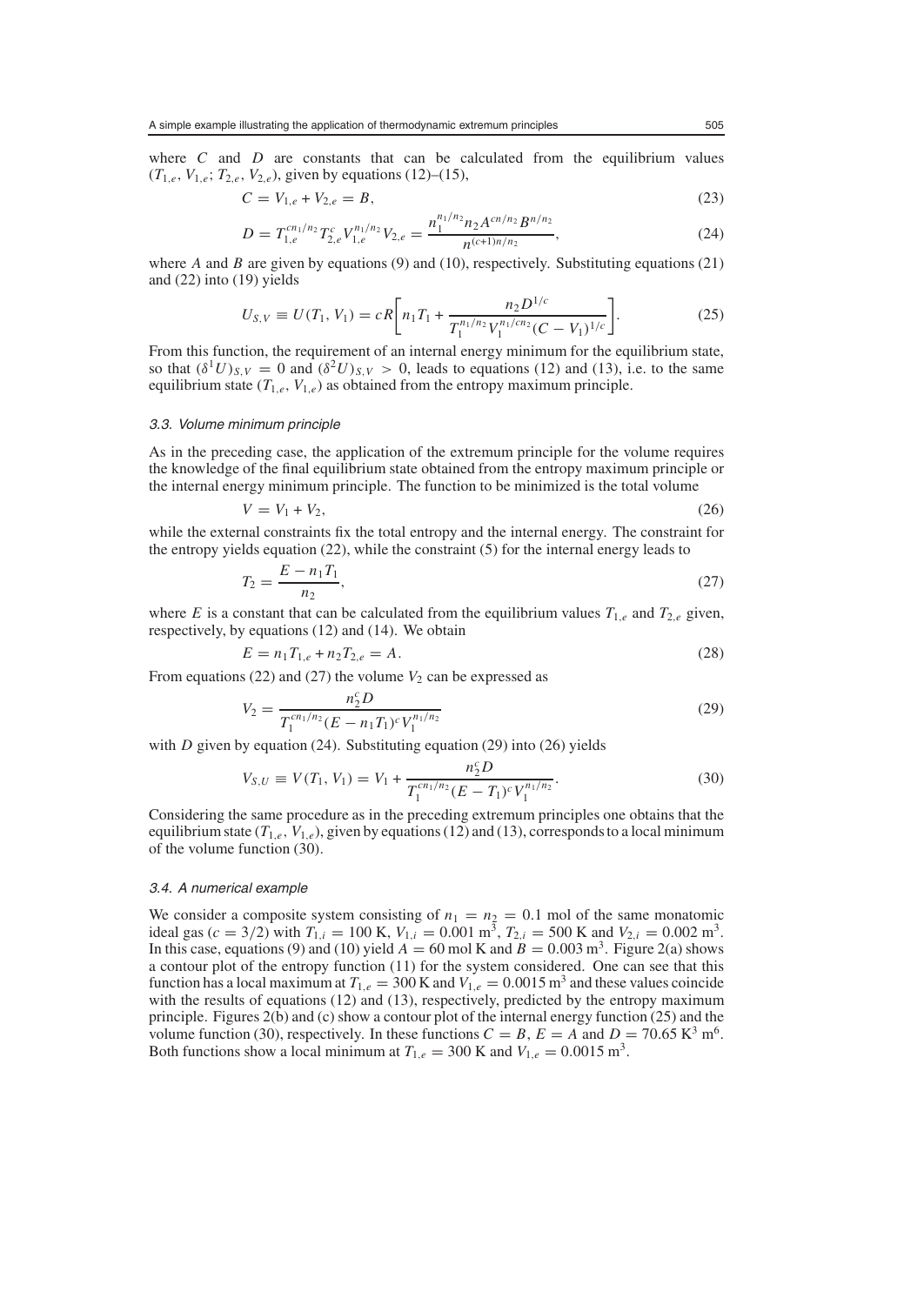

**Figure 2.** (a) Contour plot of the function  $(S - S_0)_{U,V}$  (equation (11)) for the system of figure 1 with  $n_1 = n_2 = 0.1$  mol of a monatomic gas ( $c = 3/2$ ),  $A = 60$  mol K and  $B = 0.003$  m<sup>3</sup>. (b) The same for the function  $U_{S,V}$  (equation (25)) with  $n_1 = n_2 = 0.1$  mol of a monatomic gas ( $c = 3/2$ ),  $C = 0.003$  m<sup>3</sup> and  $D = 70.65$  K<sup>3</sup> mol<sup>6</sup>. (c) The same for the function  $V_{S,U}$  (equation (30)) with  $n_1 = n_2 = 0.1$  mol of a monatomic gas ( $c = 3/2$ ),  $D = 70.65$  K<sup>3</sup> mol<sup>6</sup> and  $E = 60$  mol K. The arrows point to increasing values for the contour lines.

#### 3.5. Application of the extremum principles from the same initial constrained equilibrium state

The three extremum principles considered in this work predict the same final equilibrium state, i.e. the extremum principles are equivalent. This equivalence is only meaningful for the processes  $U = U_i$  = constant and  $V = V_i$  = constant for the entropy maximum principle,  $S = S_e$  = constant and  $V = V_e = V_i$  = constant for the internal energy minimum principle, and  $S = S_e$  = constant and  $U = U_e = U_i$  = constant for the volume minimum principle. However, it seems interesting to remark that if one starts from the same initial constrained equilibrium state *i* each extremum principle leads to a different final equilibrium state. For instance, in this case, the constraints for the total entropy and volume allow us to obtain

$$
U_{S,V} \equiv U(T_1, V_1) = cR \bigg[ n_1 T_1 + \frac{n_2 D_i^{1/c}}{T_1^{n_1/n_2} V_1^{n_1/c n_2} (B - V_1)^{1/c}} \bigg],\tag{31}
$$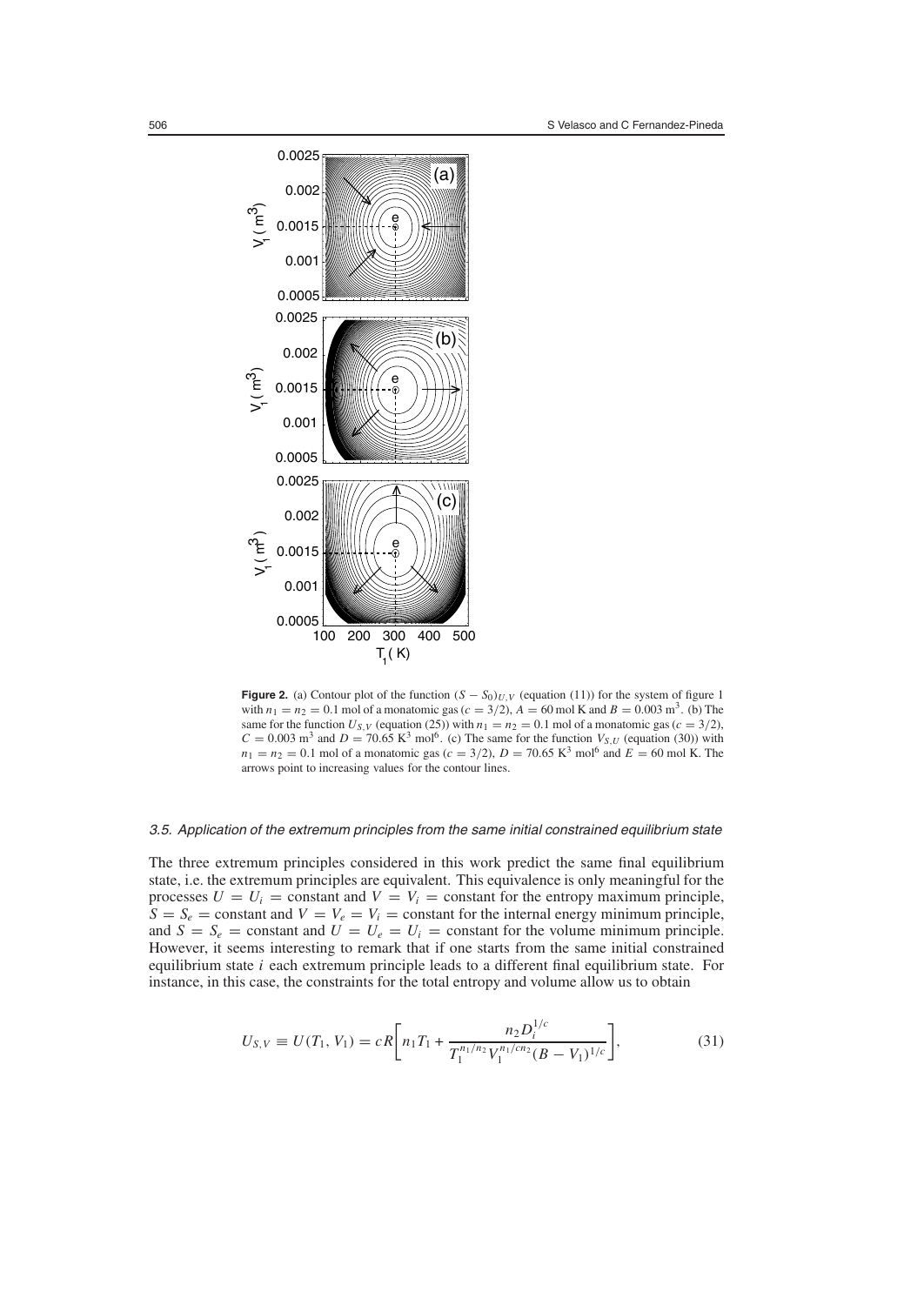instead of equation  $(25)$ , for performing the minimization process. In equation  $(31)$  the constant *B* is given by equation (10), while the constant  $D_i$  is given by

$$
D_i = T_{1,i}^{cn_1/n_2} T_{2,i}^c V_{1,i}^{n_1/n_2} V_{2,i} \neq D.
$$
\n(32)

One easily checks that the function defined in equation (31) presents a local minimum at volume

$$
V_{1,e^*} = \frac{n_1 B}{n} = V_{1,e},\tag{33}
$$

and temperature

$$
T_{1,e^*} = \frac{D_i^{n_2/cn}}{V_{1,e^*}^{n_1/cn} (B - V_{1,e^*})^{n_2/cn}} \neq T_{1,e}.
$$
\n(34)

Analogously, by fixing the total entropy and internal energy that correspond to the initial constrained equilibrium state *i*, the minimization process for the total volume is based on the function

$$
V_{S,U} \equiv V(T_1, V_1) = V_1 + \frac{n_2^c D_i}{T_1^{cn_1/n_2} (A - T_1)^c V_1^{n_1/n_2}}
$$
(35)

instead of equation (30), with *A* given by equation (9) and  $D_i$  given by equation (32). One easily checks that the function defined in equation (35) displays a local minimum at temperature

$$
T_{1,e^{**}} = \frac{A}{n} = T_{1,e},\tag{36}
$$

and volume

$$
V_{1,e^{**}} = \frac{n_1^{n_2/n} n_2^{(c-1)n_2/n} D_i^{n_2/n}}{T_{1,e^{**}}^{cn_1/n} (A - n_1 T_{1,e^{**}})^{cn_2/n}} \neq V_{1,e}.
$$
\n(37)

Figures 3(a) and (b) show contour plots for the internal energy function (31) and for the volume function (35), respectively, with a value of  $D_i = 22.36 \text{ K}^3 \text{ m}^6$  obtained from equation (32). These plots show that the internal energy function (31) now displays an extremum (minimum) at  $V_{1,e^*} = 0.0015$  m<sup>3</sup> and  $T_{1,e^*} = 215$  K, in agreement with the values given by equations (33) and (34), respectively, while the volume function (35) presents an extremum (minimum) at  $T_{1,e^{**}} = 300$  K and  $V_{1,e^{**}} = 0.00091$  m<sup>3</sup>, in agreement with the values given by equations  $(36)$  and  $(37)$ , respectively. We note that starting from the same initial constrained equilibrium state the internal energy extremum principle leads to a final equilibrium state with the same volume ( $V_{1,e^*} = V_{1,e}$ ) but different temperature ( $T_{1,e^*} \neq T_{1,e}$ ) than those obtained by applying the entropy extremum principle; conversely, the volume extremum principle leads to a final equilibrium state with the same temperature ( $T_{1,e^{**}} = T_{1,e}$ ) but different volume ( $V_{1,e^{**}} \neq V_{1,e}$ ) than those obtained by applying the entropy extremum principle. These facts become apparent by comparison of figures 2 and 3.

#### **4. A phenomenological thermodynamic model**

In the previous section we have solved, from a purely thermostatic viewpoint, the problem of obtaining the final equilibrium state of the composite system of figure 1 in terms of a known initial constrained equilibrium state. In the present section we shall use a phenomenological thermodynamic approach to describe the time evolution of the temperatures and volumes of the gases toward the final equilibrium state given by equations (12) and (13). The present treatment is based on the model proposed by Gruber [12] for the problem of two ideal gases separated by an internal movable, adiabatic or diathermic, piston. The basic assumption of Gruber's model is that at any instant the state of the system can be entirely characterized by three variables  $(T_1, V_1, V_1)$  where  $\dot{V}_1 = dV_1/dt$ . Alternatively, since  $V_1 = Ax$ , where *A* is the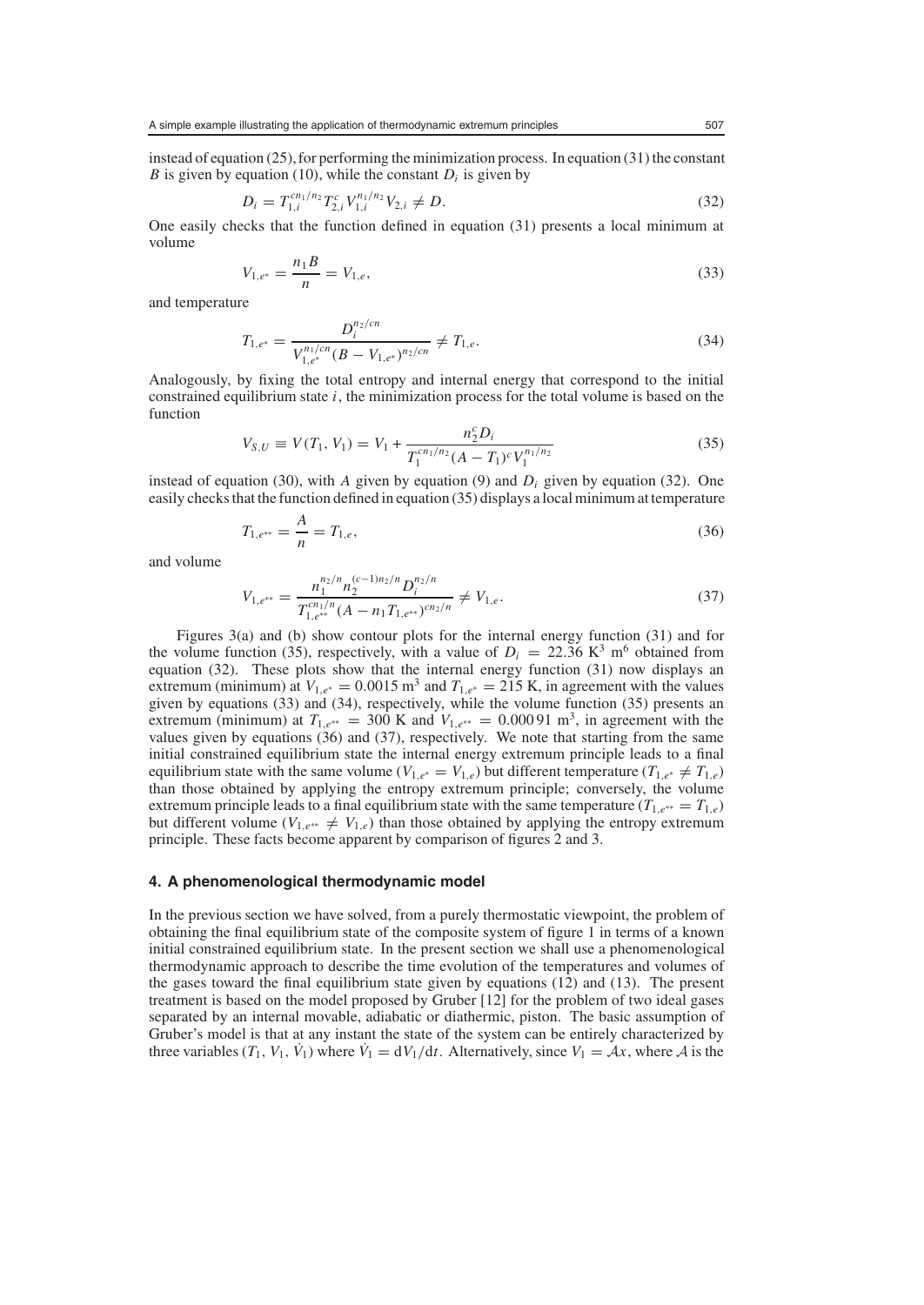

**Figure 3.** (a) Contour plot of the function  $U_{S,V}$  (equation (31)) for the system of figure 1 with  $n_1 = n_2 = 0.1$  mol of a monatomic gas ( $c = 3/2$ ),  $B = 0.003$  m<sup>3</sup> and  $D_i = 22.36$  K<sup>3</sup> mol<sup>6</sup>. (b) Contour plot of the function  $V_{S,U}$  (equation (35)) for the system of figure 2 with  $n_1 = n_2$ 0.1 mol of a monatomic gas ( $c = 3/2$ ),  $D_i = 22.36 \text{ K}^3 \text{ mol}^6$  and  $A = 60 \text{ mol K}$ . The arrows point to increasing values for the contour lines.

area of the cylinder and  $x$  is the macroscopic position of the piston (see figure 1), the state of the fluid can also be described by the variables  $(T_1, x, v)$  where  $v = dx/dt$ . By using the first and second laws of thermodynamics Gruber derived the following time evolution equations for the movable diathermic piston problem [12, 13]:

$$
\frac{dU_1}{dt} = -P_1Av + \lambda_1 v^2 + \kappa (T_2 - T_1),
$$
\n(38)

$$
\frac{\mathrm{d}U_2}{\mathrm{d}t} = P_2 \mathcal{A}v + \lambda_2 v^2 - \kappa (T_2 - T_1),\tag{39}
$$

$$
M\frac{\mathrm{d}v}{\mathrm{d}t} = (P_1 - P_2)\mathcal{A} - (\lambda_1 + \lambda_2)v,\tag{40}
$$

where *M* is the mass of the piston (the mass of the gas is assumed to be negligible compared with the mass of the piston) and  $\lambda_1$ ,  $\lambda_2$  and  $\kappa$  are phenomenological coefficients that depend on the time through  $T_1$ , *x* and *v*. We note that equation (40) has the same form as the deterministic part of the Langevin equation for a Brownian particle of mass *M* under an external force  $(P_1 - P_2)\mathcal{A}$ . Therefore the functions  $\lambda_1$  and  $\lambda_2$  can be interpreted as friction coefficients arising from the collisions of the gas particles against the piston. On the other hand for  $\kappa = 0$  equations (38)–(40) become the time evolution equations corresponding to the adiabatic movable piston problem [12]. Therefore  $\kappa$  can be interpreted as the heat conductivity associated to the heat transfer through the diathermic piston. The remaining symbols in equations (38)– (40) have their usual meaning.

One easily checks that equations (38)–(40) verify energy conservation, i.e.

$$
U_1 + U_2 + \frac{1}{2}Mv^2 = \text{constant},\tag{41}
$$

where  $Mv^2/2$  is the kinetic energy of the piston. At this point it should be noted that Gruber's model implicitly assumes that the internal energy of the diathermic piston remains constant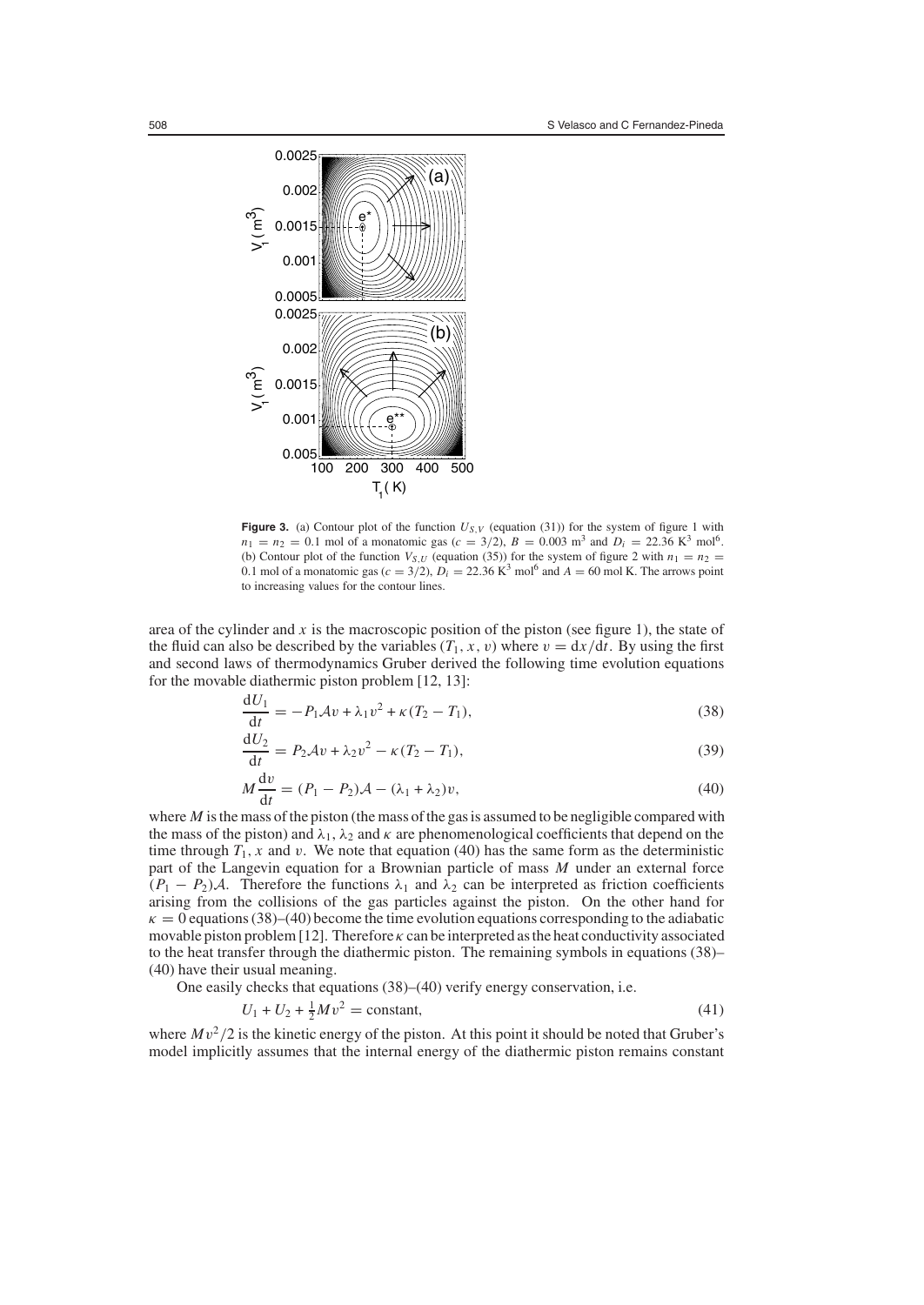along the evolution process. Taking into account equations (2) for an ideal gas and considering that the piston is at rest at time  $t = 0$ , equation (41) reads

$$
cn_1RT_1 + cn_2RT_2 + \frac{1}{2}Mv^2 = cn_1RT_{1,i} + cn_2RT_{2,i} = cRA,
$$
\n(42)

where  $T_{1,i} = T_1(0)$  and  $T_{2,i} = T_2(0)$  and A is given by equation (9). From equation (42) one obtains

$$
T_2 = \frac{A - n_1 T_1}{n_2} - \frac{M}{2cn_2 R} v^2.
$$
\n(43)

Taking into account equations (1) and (2) for the pressure and internal energy of an ideal gas, and using equations (41) and (42), the complete set of time evolution equations is

$$
\frac{dT_1}{dt} = -\frac{T_1}{cx}v + \frac{\lambda_1}{cn_1R}v^2 + \frac{\kappa}{cn_1R}(T_2 - T_1),\tag{44}
$$

$$
\frac{\mathrm{d}x}{\mathrm{d}t} = v,\tag{45}
$$

$$
\frac{\mathrm{d}v}{\mathrm{d}t} = \frac{R}{M} \left( \frac{n_1 T_1}{x} - \frac{n_2 T_2}{L - x} \right) - \frac{\lambda_1 + \lambda_2}{M} v,\tag{46}
$$

with  $T_2$  given by equation (43).

Equations (44)–(46) allow one to obtain the steady state (ss) values of  $T_1$ , x and v. By setting all the time derivatives equal to zero in equations (44)–(46) one obtains

$$
v_{ss} = 0, \qquad T_{1,ss} = T_{2,ss} = \frac{A}{n}, \qquad \frac{n_1 T_{1,ss}}{x_{ss}} = \frac{n_2 T_{2,ss}}{L - x_{ss}}, \tag{47}
$$

for the values of v,  $T_1$  and x at the final equilibrium state corresponding to the piston at rest and equal temperatures and pressures at both sides. From the last equality in equation (47) one obtains  $x_{ss} = n_1 L/n$  and  $V_{1,ss} = Ax_{ss} = n_1 B/n$ , with  $B = AL = V_{1,i} + V_{2,i}$  and  $n = n_1 + n_2$ . Therefore, the model predicts the same final equilibrium state as that of equations (12) and (13) which were obtained from the extremum principles.

In order to obtain a numerical solution of equations (44)–(46) we introduce the dimensionless variables

$$
\theta_{1,2} = \frac{nT_{1,2}}{A}, \qquad \xi = \frac{x}{L} \qquad \tau = \frac{t}{t_a}, \qquad \nu = \frac{t_a}{L}v,
$$
\n(48)

with  $t_a = (ML^2/RA)^{1/2}$ . Then, equation (43) becomes

$$
\theta_2 = \frac{n - n_1 \theta_1}{n_2} - \frac{n}{2cn_2} \nu^2,\tag{49}
$$

and equations (44)–(46) take the dimensionless forms

$$
\frac{d\theta_1}{d\tau} = -\frac{\theta_1}{c\xi}\nu + \frac{n}{c}\left(\frac{\alpha_1}{n_1} - \frac{\delta}{2cn_2}\right)\nu^2 + \frac{\delta}{c}(1-\theta_1),\tag{50}
$$

$$
\frac{\mathrm{d}\xi}{\mathrm{d}\tau} = \nu,\tag{51}
$$

$$
\frac{dv}{d\tau} = \frac{n_1}{n} \frac{\theta_1}{\xi(1-\xi)} - \frac{1}{1-\xi} \left(1 - \frac{v^2}{2c}\right) - (\alpha_1 + \alpha_2)v,\tag{52}
$$

where

$$
\alpha_{1,2} = \frac{\lambda_{1,2} t_a}{M}, \qquad \delta = \frac{\kappa t_a}{n_1 R} \tag{53}
$$

are functions that depend on the normalized time  $\tau$  through the dimensionless variables  $\theta_1$ ,  $\xi$ and  $\nu$ . By setting all the derivatives equal to zero in equations (50)–(52) one obtains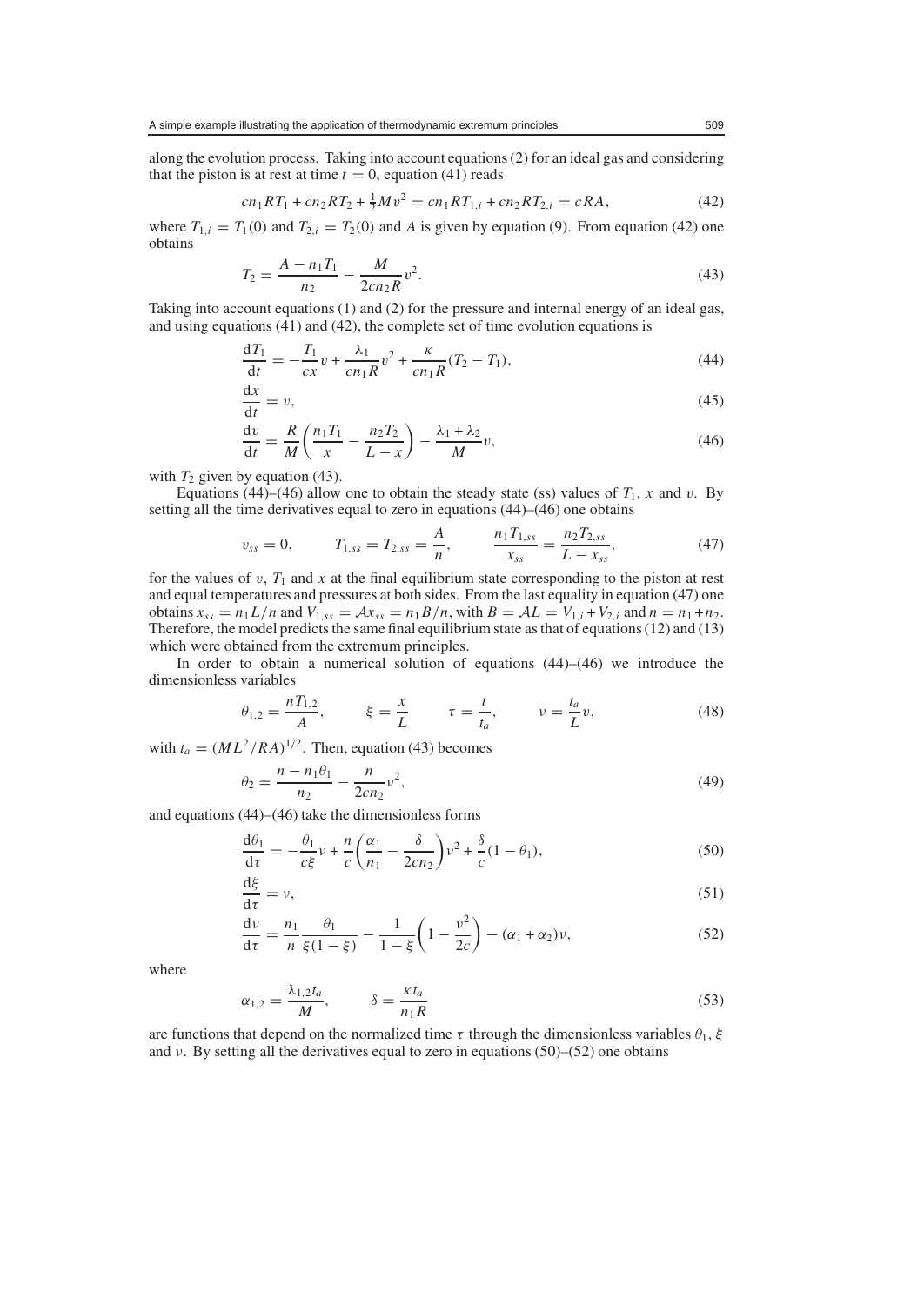

**Figure 4.** Plot of the normalized temperature  $\theta_1(\tau)$  obtained from the numerical solution of equations (50)–(52) for  $c = 3/2$ ,  $n_1 = n_2 = 0.1$  and initial conditions  $\xi(0) = 1/3$ ,  $\theta_1(0) = 1/3$ and  $v(0) = 0$ . (a)  $\alpha = \alpha_1 = \alpha_2 = 0.1$  and different values of the parameter  $\delta$  (0.01, 0.1 and 1); (b)  $\delta = 0.1$  and different values of the parameter  $\alpha = \alpha_1 = \alpha_2 (0.01, 0.1$  and 1).

$$
\theta_{1,ss} = 1, \qquad \xi_{ss} = \frac{n_1}{n}, \qquad \nu_{ss} = 0,
$$
\n(54)

for the values of  $\theta_1$ ,  $\xi$  and  $\nu$  at the final equilibrium state.

The numerical solution of equations (50)–(52) requires knowledge of the dependence on the variables  $(\theta_1, \xi, \nu)$  of the parameters  $\alpha_1, \alpha_2$  and  $\delta$ , given by equation (53). These functions cannot be obtained from macroscopic considerations and one has to resort to microscopic models that account for the (inelastic) collisions of the gas particles against the piston. Since we are only interested in a qualitative analysis of the time evolution of the system toward the final equilibrium state, for simplicity, we assume that these parameters are constant. The time dependence of the normalized temperature  $\theta_1$  obtained from the numerical solution of equations (50)–(52) with  $\alpha = \alpha_1 = \alpha_2$  = constant and  $\delta$  = constant is reported in figures 4(a) and (b), for the case of a monatomic gas ( $c = 3/2$ ) and  $n_1 = n_2 = 0.1$  mol. If the parameters δ and α are zero the system will oscillate. However, if  $\delta \neq 0$  and  $\alpha \neq 0$  the considered model predicts a damped oscillatory behaviour toward the final equilibrium state  $\theta_{1,ss} = 1$ , with a decreasing relaxation time with increasing  $\delta$  (see figure 4(a)), i.e. as the heat conductivity of the piston increases. We note that this relaxation time is independent of the friction parameter  $\alpha$  (see figure 4(b)). However, the damping of the oscillatory behaviour becomes more pronounced as both  $\delta$  and  $\alpha$  increase (see figures 4(a) and (b), respectively). Therefore, the thermal equilibration of the system is characterized by a timescale of order  $\tau_{th} \sim 1/\delta$ . If one considers the system of section 3.4 with a cylinder of length  $L = 0.3$  m and a steel piston (area  $A = 0.01$  m<sup>2</sup>, thickness  $d = 0.01$  m and thermal conductivity  $K = 50$  W m<sup>-1</sup> K<sup>-1</sup>, so that  $\kappa = K\lambda/d = 50 \text{ W K}^{-1}$ , one obtains  $t_{\text{th}} = \tau_{\text{th}}t_a \sim t_a/\delta = n_1R/\kappa = 0.016 \text{ s}$ . This very small timescale seems to be unrealistic and this is due to the use of a very simple qualitative model that does not account for the thermal conduction in the fluid.